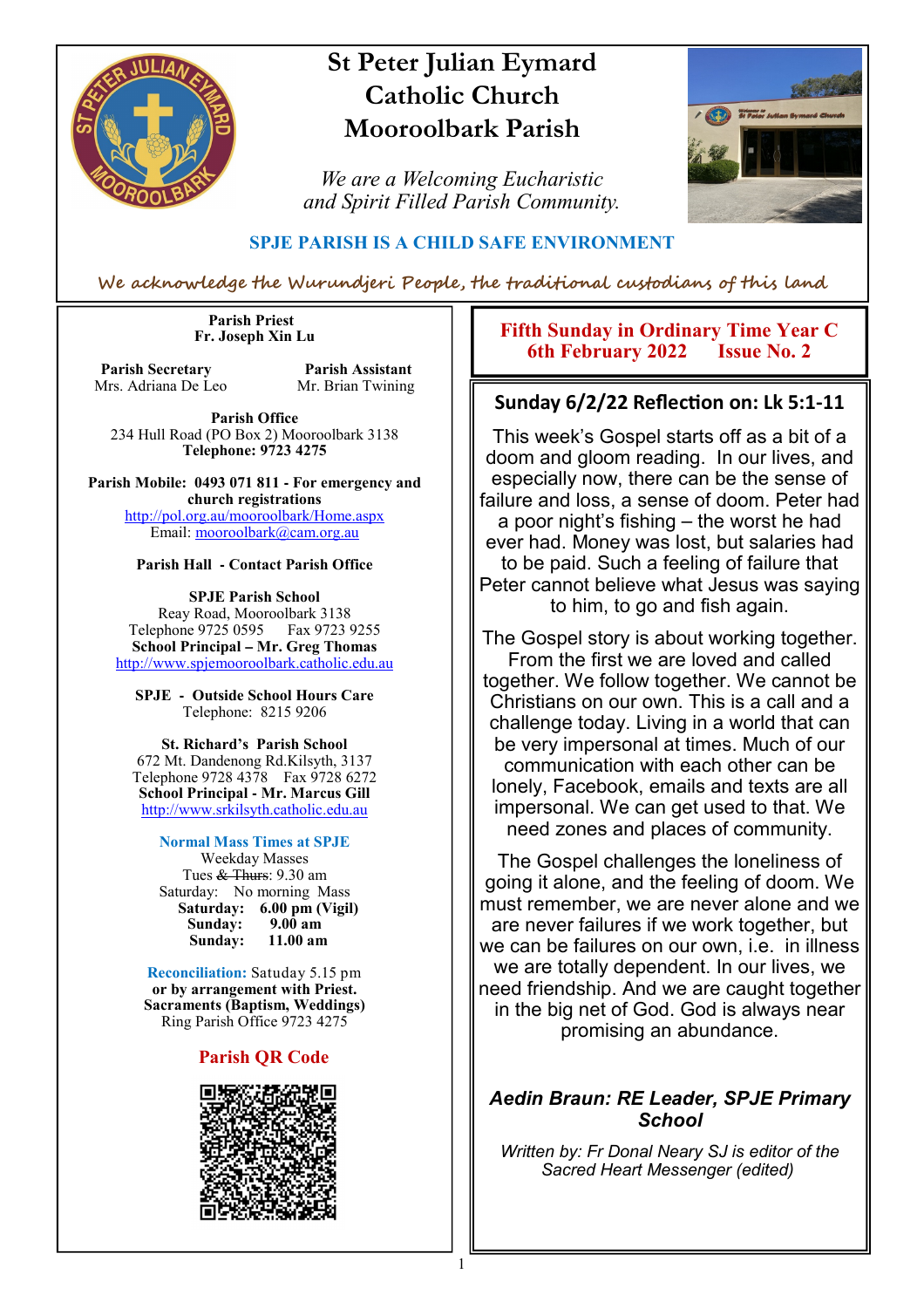## **PARISH CALENDAR**

#### **FEBRUARY**

| 5/6th Feb 5th Sunday in Ordinary Time |
|---------------------------------------|
| 8th Tue Morning Mass - 9.30am         |
| 10th Thur FDT Meeting - 10am          |

- **12/13th 6th Sunday in Ordinary Time Special Collection** Chaplaincy Appeal - all masses Baptism - 9am Mass
- **19/20th 7th Sunday in Ordinary Time** Sun.Baptism - 9am & 11am

**26/27th** 8th Sunday in Ordinary Time<br>Sun 27th Baptism - 9am & 11am Baptism - 9am & 11am Private Baptism - 2.30pm

# **MARCH**

- **2nd ASH WEDNESDAY Beginning of Lent** 9.15am Mass - SPJE School 10.30am Mass - St Richards School
- 5/6th FIRST SUNDAY OF LENT Baptism - 9am

10th Thur FDT Meeting - 10am

## **ROSTERS**

Counters - Month of February 2022 Joan & Maurie Prendergast

Flowers for February **TBA** 

Church Cleaners Month of February Francis Braganza & Laurel Simpson

*(Please collect church key from parish office Monday* **-** *Friday, 9am* **-** *4pm)*

**Readers and Commentators - 12/13th February**<br>6.00 pm George Nantes & Michael McLindon 6.00 pm George Nantes & Michael McLindon 9.00 am Lilette de la Harpe & Lilijana Stride Jun Romero & Volunteer Req,

#### **Musicians - 5/6th February**

| $6.00 \text{ pm}$ | No Music    |
|-------------------|-------------|
| $9.00 \text{ am}$ | Shelly & Co |
| 11.00am           | No Music    |

### **Weekday Mass Times Weekday Mass will resume on Tuesday 8th February - 9.30 am**

#### **Readings for Next Week - 13th February**

Jer 17:5-8: Ps 1:1-4: R 1 Cor 15:12, Lk 6:17, 20-26:

### **Prayers for the Sick**

We pray for parishioners and friends who are ill; *James Devlin, James Brien, Eleanor Thompson, Patricia Fenton, Patricia Koblar, Sue Hoogenboom, Brenda Corrigan, Vic Garcia.*

### **Remembrance Diary**

We remember those who have died. and all those whose anniversaries occur about this time.

#### **5/2 to 11/2**

Mary Willingham, Noel McWilliams, Joe Khodr, Alan Tatnel, Rudolf Quinless, Nancy Cornwell, James Cornford, Josepha Doekes, Phillip Perna, Bernard Stats, Craig Anning, Alan Pritchard (first death anniversary), James Steadman, Noelle Kelly, Pat Williams, Wilhelmina Graafmans, Antoniette Haughton, Peter Ayton, Caroline Bien, Bill Heaney, Ellen Decker, Bonnie McKinley, Eileen McIntyre, Bradley Waters.



When we pray, God opens our eyes renews and changes our hearts, heals our wounds and grants us the grace we need"

*(Pope Francis)*